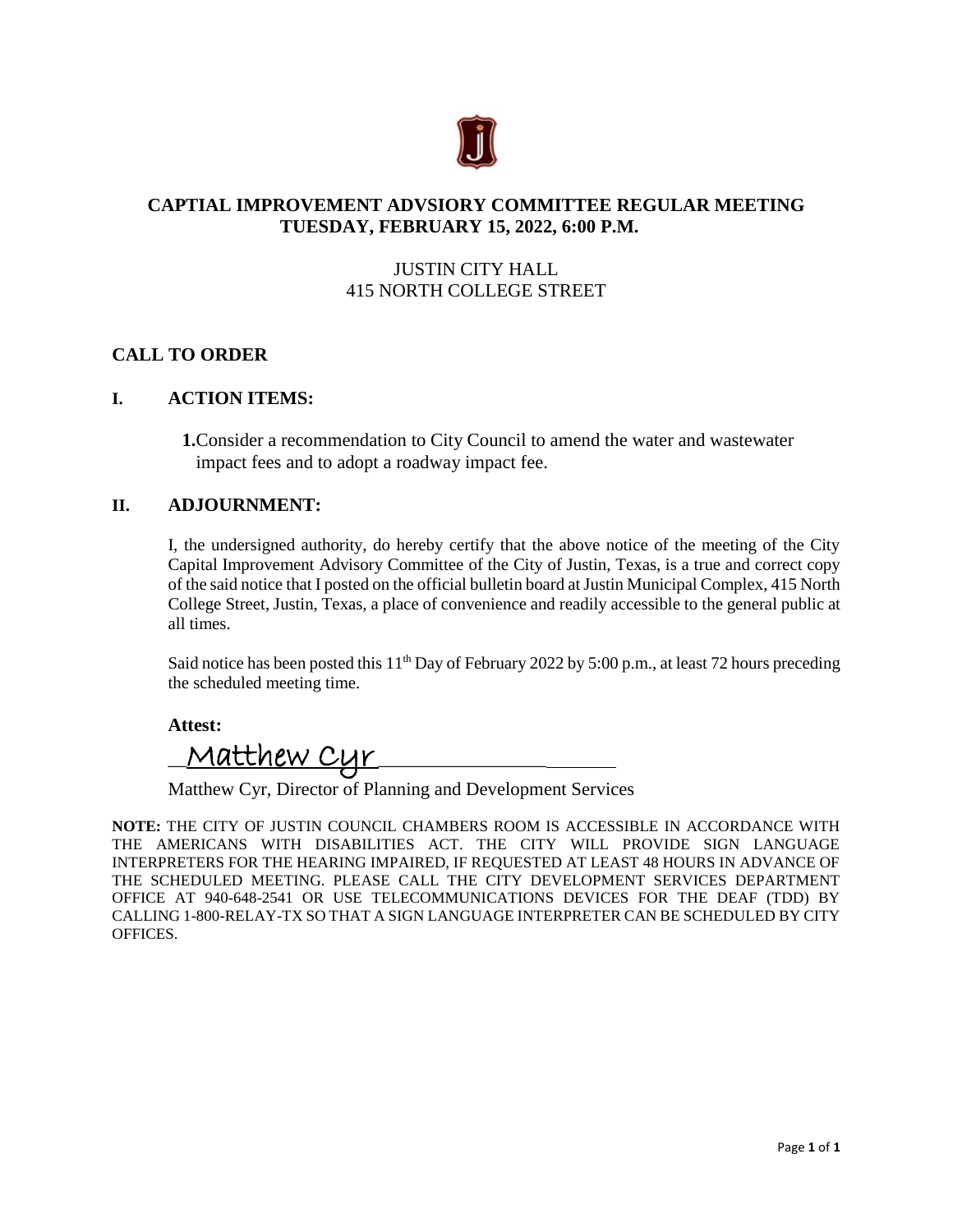

#### **CAPTIAL IMPROVEMENT ADVISORY COMMITTEE MEETING**

Staff Report February 15, 2022

**STAFF<br>CONTACT: Chuck Ewings, City Manager** 

**PROJECT:** Consider a recommendation to City Council to amend the water and wastewater impact fees and to adopt a roadway impact fee.

#### **EXECUTIVE SUMMARY:**

Last November, City Council initiated a review of current impact fees. Impact fees are collected for each new home built to provide funding for new water and wastewater improvements required to keep up with the demand of growth. City Council is also considering a roadway impact fee to fund new road projects due to increased traffic related to population growth.

During the initial adoption of impact fees several years ago, City Council appointed the Planning and Zoning Commission members to also serve as the Capital Improvement Advisory Committee to make recommendations regarding impact fees as required by state law.

A capital improvements plan has been approved by city council and is available in the link below for review. Current impact fees are below:

| <b>Water Impact Fees</b> |              |  |
|--------------------------|--------------|--|
| Meter Size               | Fee          |  |
| $\frac{3}{4}$            | \$3,554.00   |  |
| 1"                       | \$5,935.00   |  |
| $1\frac{1}{2}$           | \$11,835.00  |  |
| 2"                       | \$18,943.00  |  |
| 3"                       | \$41,475.00  |  |
| 4"                       | \$74,634.00  |  |
| 6"                       | \$165,865.00 |  |
| 8"                       | \$284,320.00 |  |
| 0                        | \$450,185.00 |  |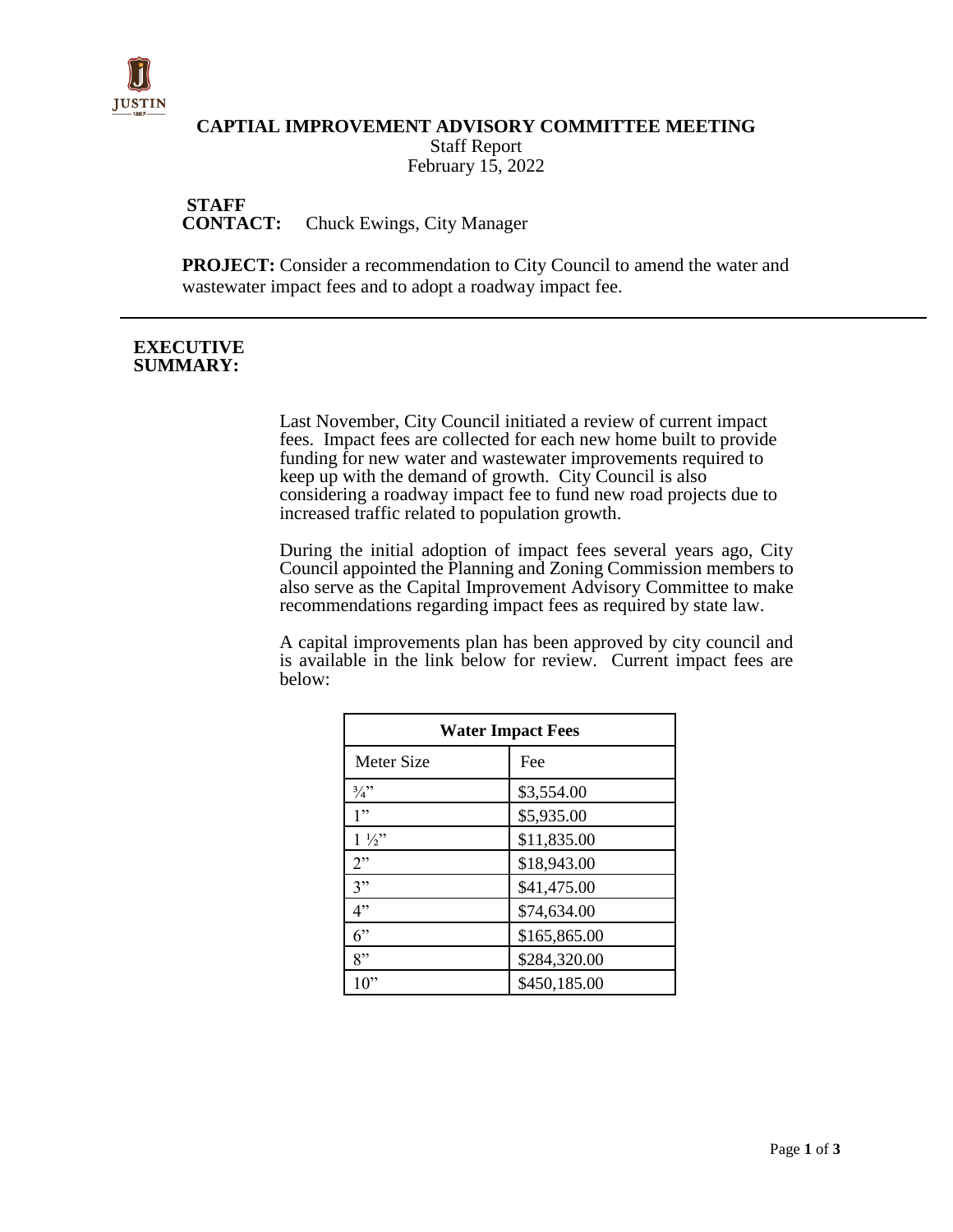| <b>Wastewater Impact Fees</b> |              |  |
|-------------------------------|--------------|--|
| <b>Meter Size</b>             | Fee          |  |
| $\frac{3}{4}$ "               | \$3,255.00   |  |
| 1"                            | \$5,436.00   |  |
| $1\frac{1}{2}$                | \$10,839.00  |  |
| 2"                            | \$17,349.00  |  |
| 3"                            | \$37,986.00  |  |
| 4"                            | \$68,355.00  |  |
| 6"                            | \$151,911.00 |  |
| 8"                            | \$260,400.00 |  |
|                               | \$412,322.00 |  |

The proposed maximum impact fees to fund all projects are as follows:

| <b>CITY OF JUSTIN IMPACT FEES</b>                  |                        |          |                |  |
|----------------------------------------------------|------------------------|----------|----------------|--|
| SCHEDULE OF MAXIMUM ASSESSABLE ROADWAY IMPACT FEES |                        |          |                |  |
| Development Type                                   | Maximum Accessible Fee |          |                |  |
| Single Family                                      | \$                     | 3,771.29 | /Dwelling Unit |  |
| Multi Family                                       | Ś                      | 2,396.92 | /Dwelling Unit |  |
| Retail                                             | \$                     | 1,889.89 | /1,000 SQFT    |  |
| Light Industrial                                   | \$                     | 303.87   | /1,000 SQFT    |  |
| <b>General Business</b>                            | Ś                      | 1,700.98 | /1,000 SQFT    |  |

| <b>CITY OF JUSTIN IMPACT FEES</b>                |                           |                                           |  |
|--------------------------------------------------|---------------------------|-------------------------------------------|--|
| SCHEDULE OF MAXIMUM ASSESSABLE WATER IMPACT FEES |                           |                                           |  |
| <b>Actual Meter Size</b><br>(inches)             | <b>Equivalency Factor</b> | <b>Impact Fee By</b><br><b>Meter Size</b> |  |
| 3/4                                              | 1.00                      | \$4,761.00                                |  |
| 1                                                | 1.67                      | 7,951.00                                  |  |
| 11/2                                             | 3.33                      | 15,855.00                                 |  |
| $\mathfrak{p}$                                   | 5.33                      | 25,378.00                                 |  |
| 3                                                | 11.67                     | 55,566.00                                 |  |